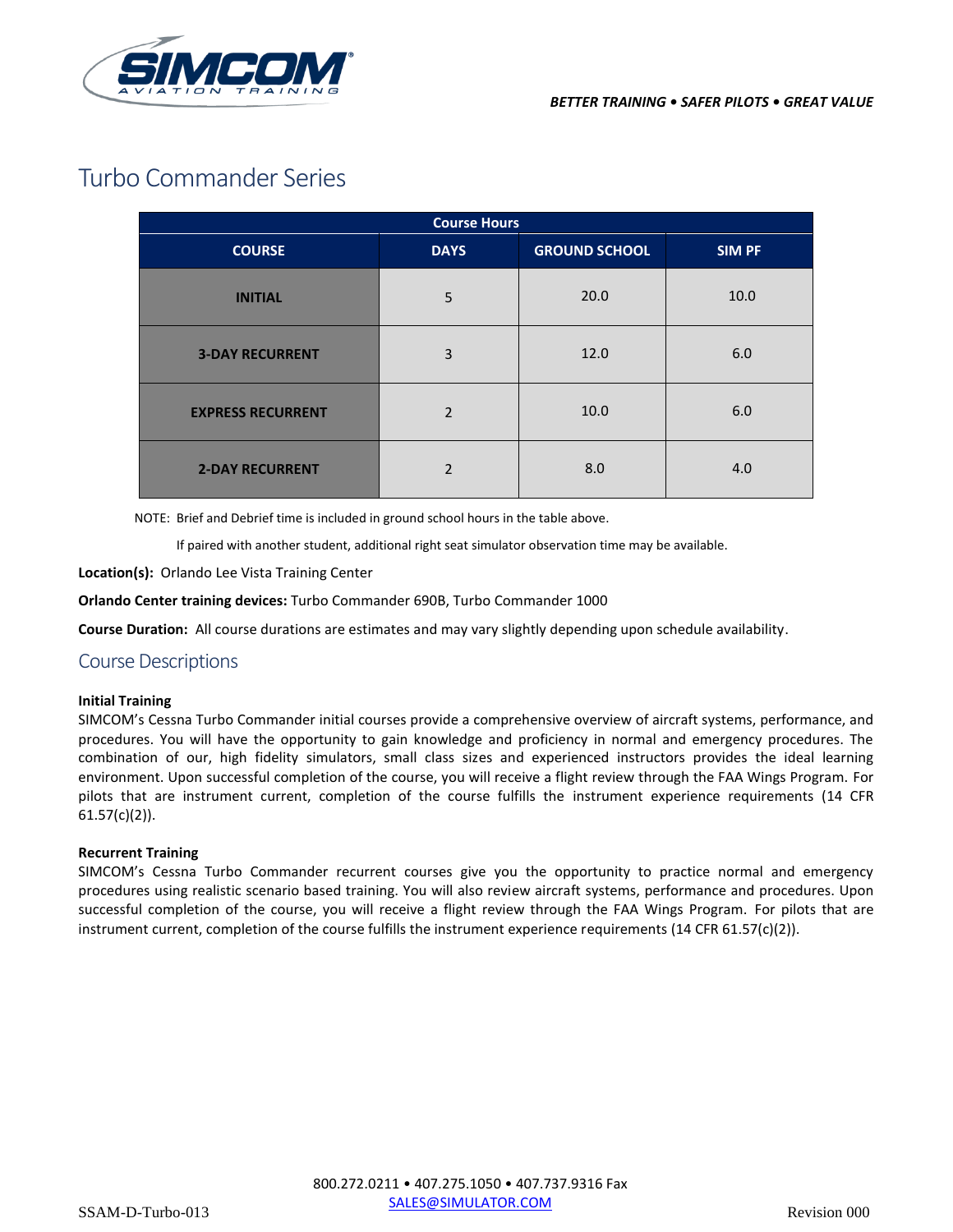

# **Details**

# **Ground School:**

*GOS:* General Operational Subjects includes training on the following operational areas:

- Weight and Balance, Planning and Performance
- Adverse Weather
- Aircraft Manuals
- *AC SYS:* Aircraft Systems segment consist of a breakdown of the various systems of the aircraft.
- *SIT/CPT:* Systems Integration Training provides ground instruction that emphasizes the aircraft systems interrelationships. This training includes normal, abnormal and emergency AFM / AOM / checklist procedures, pilot flying ("PF") / pilot monitoring ("PM") duties and other elements of crew coordination, such as avionics / automation management specific to the aircraft. SIT will be conducted in a classroom and by using an appropriate training device.

# **Simulator Training:**

*BRIEF:* Briefing / Debriefing is required for each flight training module.

Elements of Briefing include the following:

- Weather briefing
- Performance, weight and balance calculations
- Maneuvers and procedures
- Performance standard
- Any other areas the instructor finds applicable

Elements of the Debriefing include the following:

- Any highlighted areas of concern
- Answering trainee questions
- Preview of the subsequent lesson
- Any other areas the instructor finds applicable
- *SIM PF:* Simulator training modules will consist of Aircraft Orientation, Normal, Abnormal and Emergency Procedures. This training provides instruction to develop the skills necessary to maneuver the aircraft with and without the automatic flight control systems. Selected abnormal and emergency procedures are introduced and practiced. The pilot will become proficient in the use of checklists, precision approaches, non-precision approaches and full integration of avionics systems